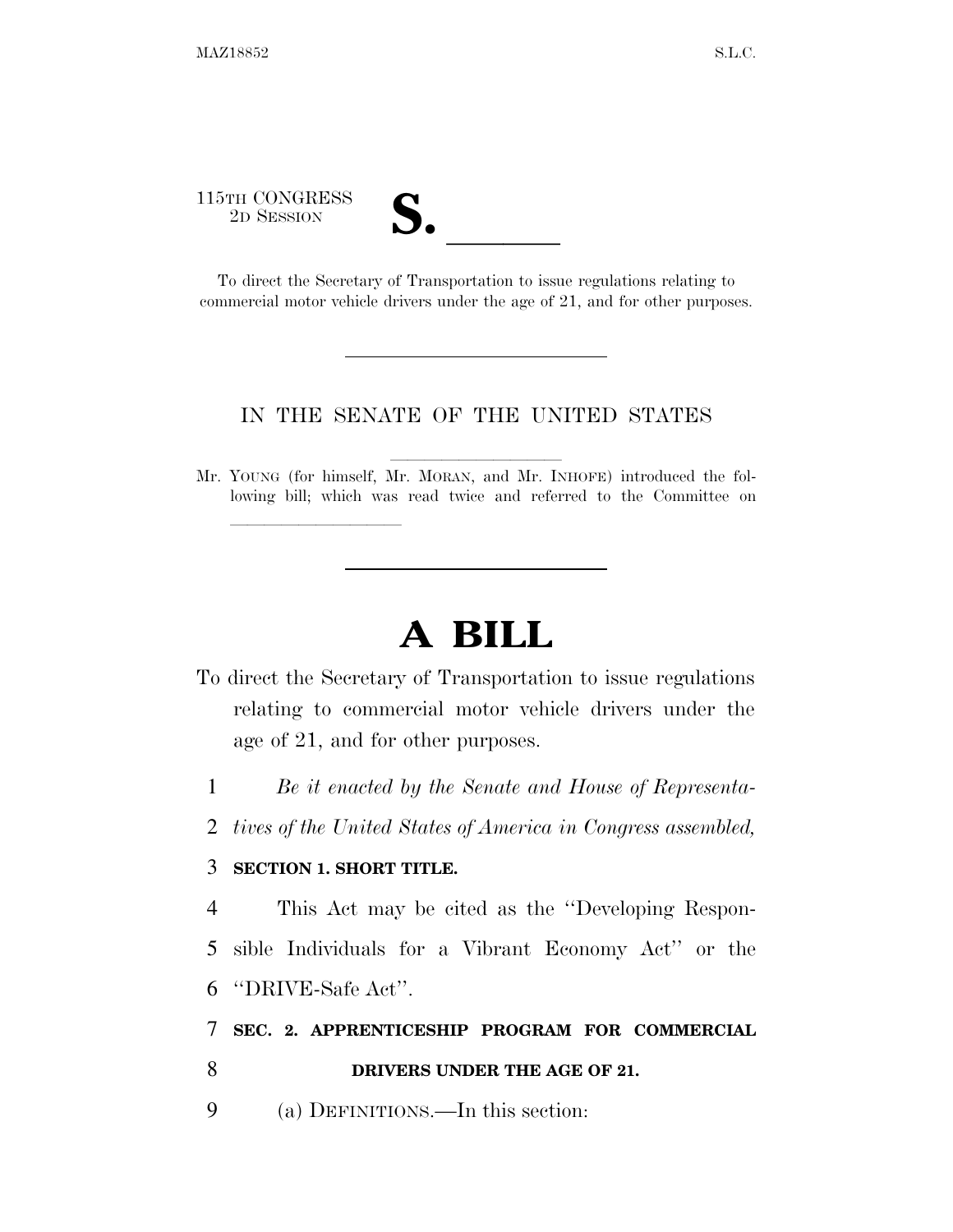| $\mathbf{1}$   | APPRENTICE.—The term "apprentice"<br>(1)               |
|----------------|--------------------------------------------------------|
| $\overline{2}$ | means an individual under the age of 21 who holds      |
| 3              | a commercial driver's license.                         |
| $\overline{4}$ | COMMERCIAL DRIVER'S LICENSE.—The<br>(2)                |
| 5              | term "commercial driver's license" has the meaning     |
| 6              | given the term in section 31301 of title 49, United    |
| 7              | States Code.                                           |
| 8              | (3) COMMERCIAL MOTOR VEHICLE.—The term                 |
| 9              | "commercial motor vehicle" has the meaning given       |
| 10             | the term in section 390.5 of title 49, Code of Fed-    |
| 11             | eral Regulations (as in effect on the date of enact-   |
| 12             | ment of this Act).                                     |
| 13             | (4) DRIVING TIME.—The term "driving time"              |
| 14             | has the meaning given the term in section 395.2 of     |
| 15             | title 49, Code of Federal Regulations (as in effect on |
| 16             | the date of enactment of this Act).                    |
| 17             | (5) EXPERIENCED DRIVER.—The term "experi-              |
| 18             | enced driver" means an individual who-                 |
| 19             | $(A)$ is not less than 21 years of age;                |
| 20             | (B) has held a commercial driver's license             |
| 21             | for the 2-year period ending on the date on            |
| 22             | which the individual serves as an experienced          |
| 23             | driver under subsection $(c)(3)(B)$ ;                  |
| 24             | (C) has had no preventable accidents re-               |
| 25             | portable to the Department of Transportation           |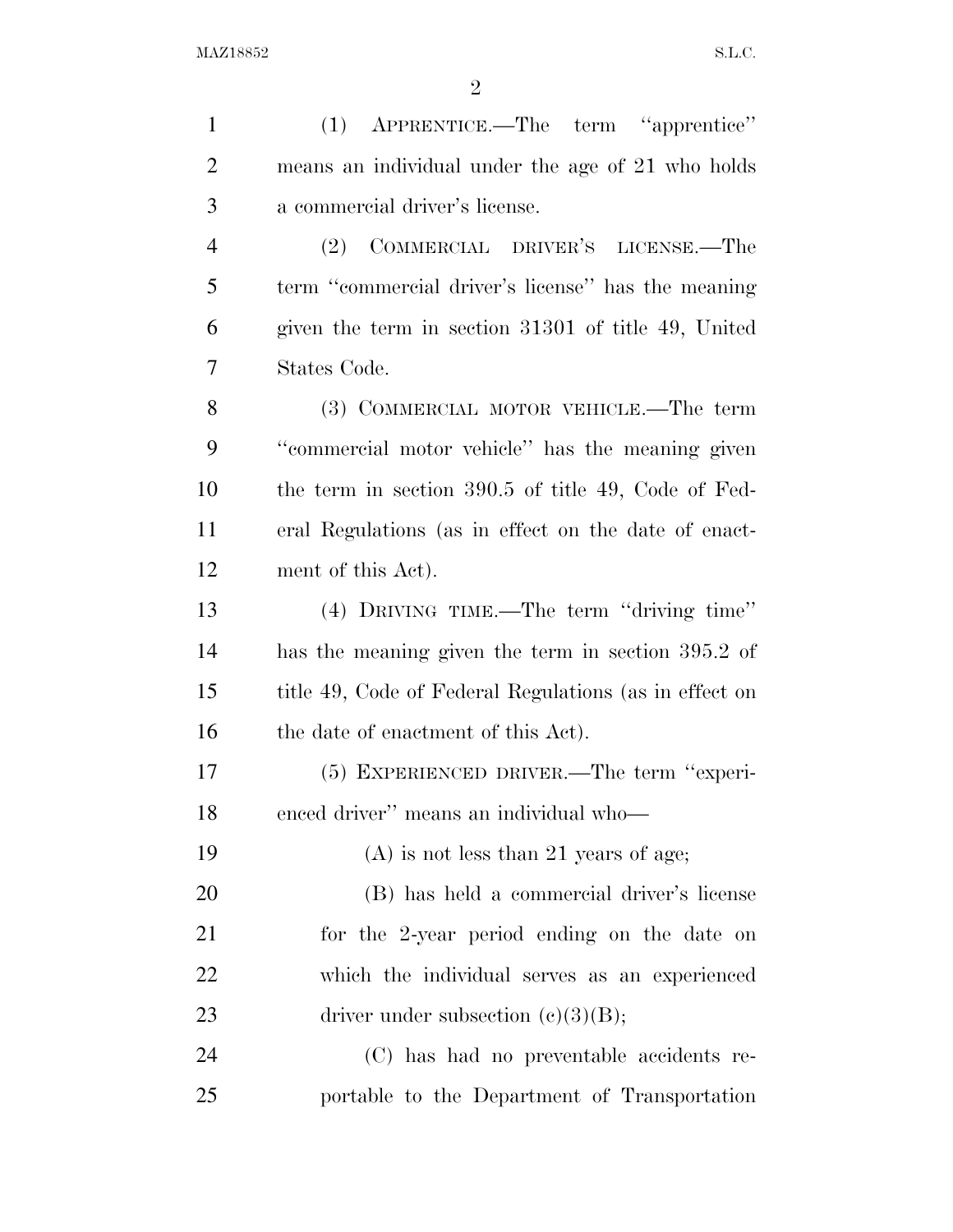$\rm MAZ18852 \qquad \qquad S.L.C.$ 

| $\mathbf{1}$   | or pointed moving violations during the 1-year          |
|----------------|---------------------------------------------------------|
| $\overline{2}$ | period ending on the date on which the indi-            |
| 3              | vidual serves as an experienced driver under            |
| $\overline{4}$ | subsection $(e)(3)(B)$ ; and                            |
| 5              | (D) has a minimum of 1 year of experience               |
| 6              | driving a commercial motor vehicle in interstate        |
| 7              | commerce.                                               |
| 8              | $(6)$ ON-DUTY TIME.—The term "on-duty time"             |
| 9              | has the meaning given the term in section 395.2 of      |
| 10             | title 49, Code of Federal Regulations (as in effect on  |
| 11             | the date of enactment of this Act).                     |
| 12             | (7) POINTED MOVING VIOLATION.—The term                  |
| 13             | "pointed moving violation" means a violation that       |
| 14             | results in points being added to the license of a driv- |
| 15             | er, or a similar comparable violation, as determined    |
| 16             | by the Secretary.                                       |
| $17\,$         | (8) SECRETARY.—The term "Secretary" means               |
| 18             | the Secretary of Transportation.                        |
| 19             | (b) APPRENTICE.—An apprentice may—                      |
| 20             | (1) drive a commercial motor vehicle in inter-          |
| 21             | state commerce while taking part in the 120-hour        |
| 22             | probationary period under subsection $(c)(1)$ or the    |
| 23             | probationary period under subsection<br>$280$ -hour     |
| 24             | $(e)(2)$ , pursuant to an apprenticeship program estab- |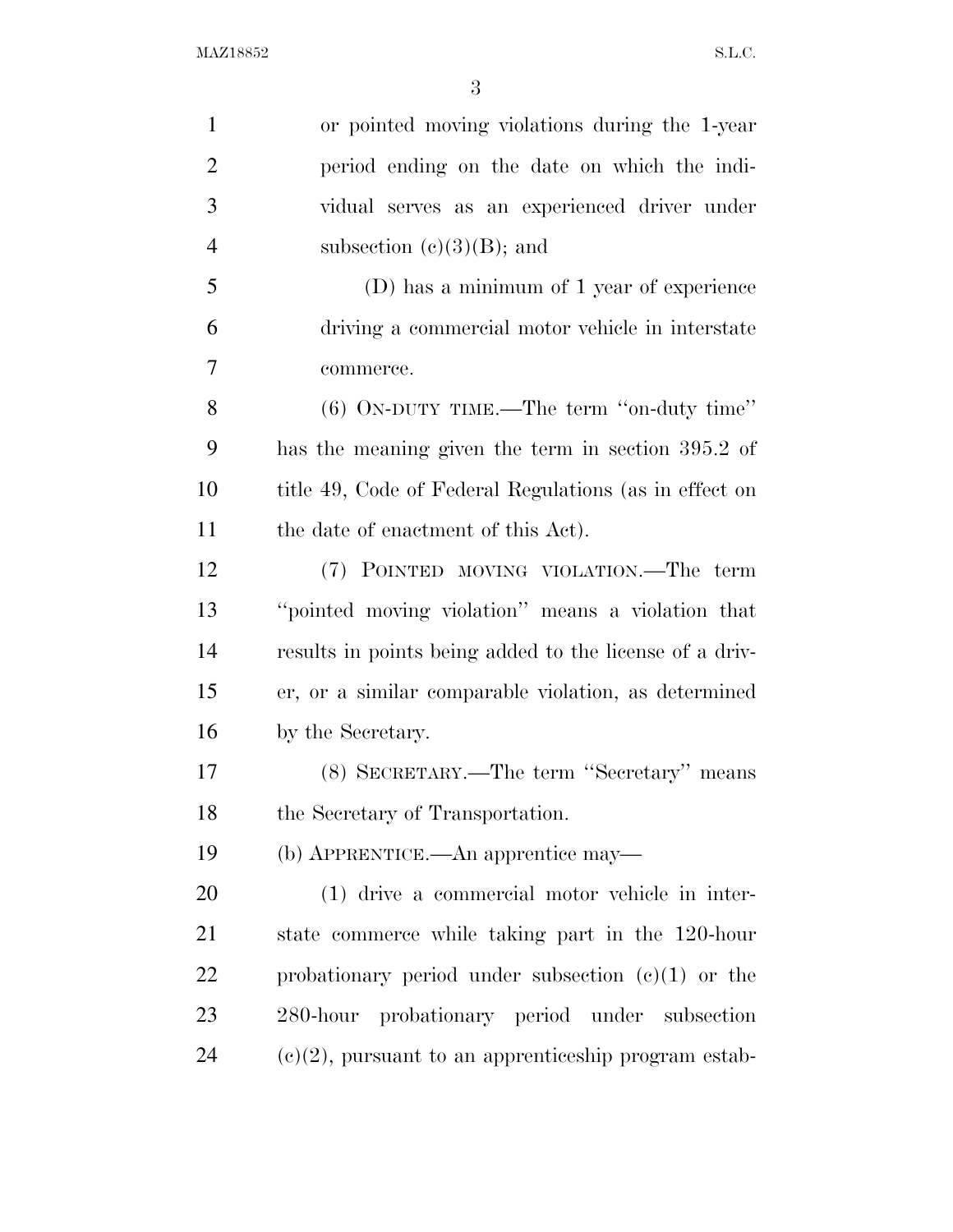$\rm MAZ18852 \qquad \qquad S.L.C.$ 

| $\mathbf{1}$   | lished by an employer in accordance with this sec-           |
|----------------|--------------------------------------------------------------|
| $\overline{2}$ | tion; and                                                    |
| 3              | (2) drive a commercial motor vehicle in inter-               |
| $\overline{4}$ | state commerce after the apprentice completes an             |
| 5              | apprenticeship program described in paragraph (1).           |
| 6              | (c) APPRENTICESHIP PROGRAM.—An apprenticeship                |
| 7              | program referred to in subsection $(b)(2)$ is a program that |
| 8              | consists of the following requirements:                      |
| 9              | $(1)$ 120-HOUR PROBATIONARY PERIOD.—                         |
| 10             | (A) IN GENERAL.—The apprentice shall                         |
| 11             | complete 120 hours of on-duty time, of which                 |
| 12             | not less than 80 hours are driving time in a                 |
| 13             | commercial motor vehicle.                                    |
| 14             | PERFORMANCE BENCHMARKS.-In<br>(B)                            |
| 15             | order to complete the 120-hour probationary                  |
| 16             | period under subparagraph (A), an employer                   |
| 17             | shall determine that the apprentice is com-                  |
| 18             | petent in each of the following areas:                       |
| 19             | (i) Interstate, light city traffic, rural                    |
| 20             | 2-lane, and evening driving.                                 |
| 21             | (ii) Safety awareness.                                       |
| 22             | (iii) Speed and space management.                            |
| 23             | (iv) Lane control.                                           |
| 24             | (v) Mirror scanning.                                         |
| 25             | (vi) Right and left turns.                                   |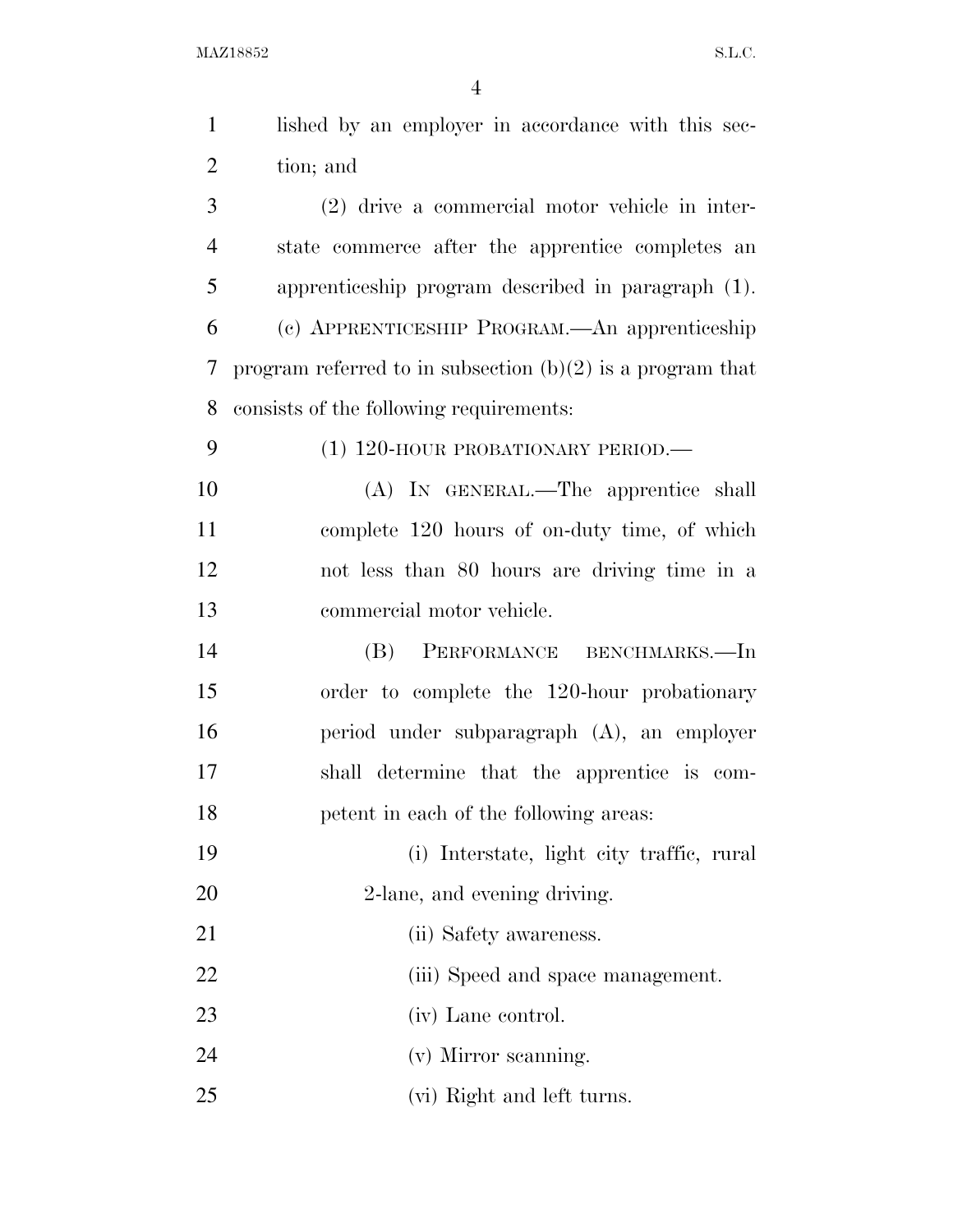$\rm MAZ18852 \qquad \qquad S.L.C.$ 

| $\mathbf{1}$   | (vii) Logging and complying with                   |
|----------------|----------------------------------------------------|
| $\overline{2}$ | rules relating to hours of service.                |
| 3              | $(2)$ 280-HOUR PROBATIONARY PERIOD.—               |
| $\overline{4}$ | (A) IN GENERAL.—After completing the               |
| 5              | 120-hour probationary period under paragraph       |
| 6              | $(1)$ , the apprentice shall complete 280 hours of |
| 7              | on-duty time, of which not less than 160 hours     |
| 8              | are driving time in a commercial motor vehicle.    |
| 9              | (B)<br>PERFORMANCE BENCHMARKS.-In                  |
| 10             | order to complete the 280-hour probationary        |
| 11             | period under subparagraph (A), an employer         |
| 12             | shall determine that the apprentice is com-        |
| 13             | petent in each of the following areas:             |
| 14             | (i) Backing and maneuvering in close               |
| 15             | quarters.                                          |
| 16             | (ii) Pre-trip inspections.                         |
| 17             | (iii) Fueling procedures.                          |
| 18             | (iv) Weighing loads, weight distribu-              |
| 19             | tion, and sliding tandems.                         |
| 20             | (v) Coupling and uncoupling proce-                 |
| 21             | dures.                                             |
| 22             | (vi) Trip planning, truck routes, map              |
| 23             | reading, navigation, and permits.                  |
| 24             | (3)<br>RESTRICTIONS FOR 120-HOUR AND<br>$280 -$    |
| 25             | HOUR PROBATIONARY PERIODS.—During the 120-         |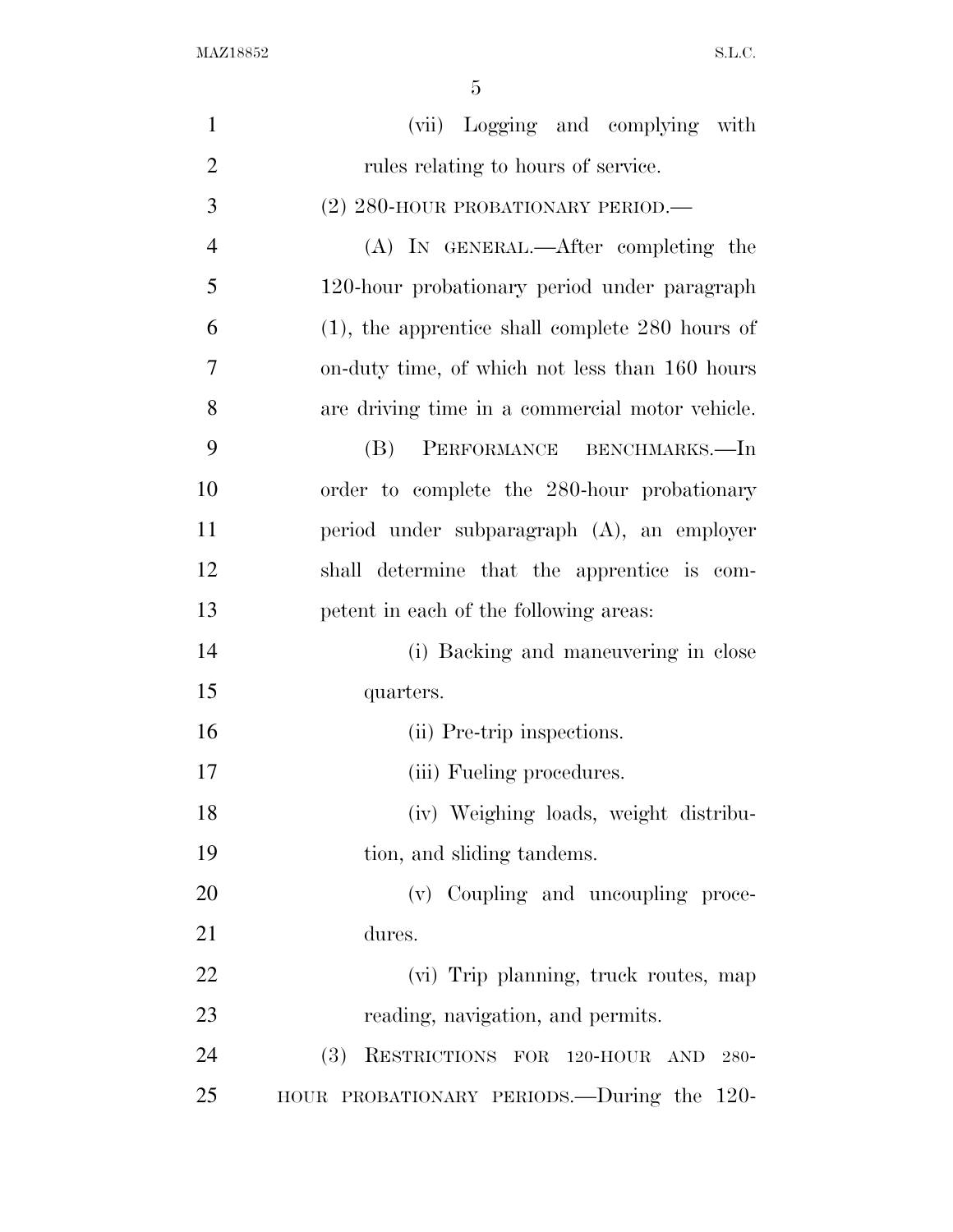| $\mathbf{1}$   | hour probationary period under paragraph (1) and      |
|----------------|-------------------------------------------------------|
| $\overline{2}$ | the 280-hour probationary period under paragraph      |
| 3              | $(2)$ —                                               |
| $\overline{4}$ | $(A)$ the apprentice may only drive a com-            |
| 5              | mercial motor vehicle that has—                       |
| 6              | (i) automatic manual or automatic                     |
| 7              | transmissions;                                        |
| 8              | (ii) active braking collision mitigation              |
| 9              | systems;                                              |
| 10             | (iii) forward-facing video event cap-                 |
| 11             | ture; and                                             |
| 12             | (iv) governed speeds of 65 miles per                  |
| 13             | hour at the pedal and 65 miles per hour               |
| 14             | under adaptive cruise control; and                    |
| 15             | (B) the apprentice shall be accompanied in            |
| 16             | the cab of the commercial motor vehicle by an         |
| 17             | experienced driver.                                   |
| 18             | (4) RECORDS RETENTION.—The employer shall             |
| 19             | maintain records, in a manner required by the Sec-    |
| 20             | retary, relating to the satisfaction of the require-  |
| 21             | ments of paragraphs $(1)(B)$ and $(2)(B)$ by the ap-  |
| 22             | prentice.                                             |
| 23             | (5) REPORTABLE INCIDENTS.—If the appren-              |
| 24             | tice is involved in a preventable accident reportable |
| 25             | to the Department of Transportation or a pointed      |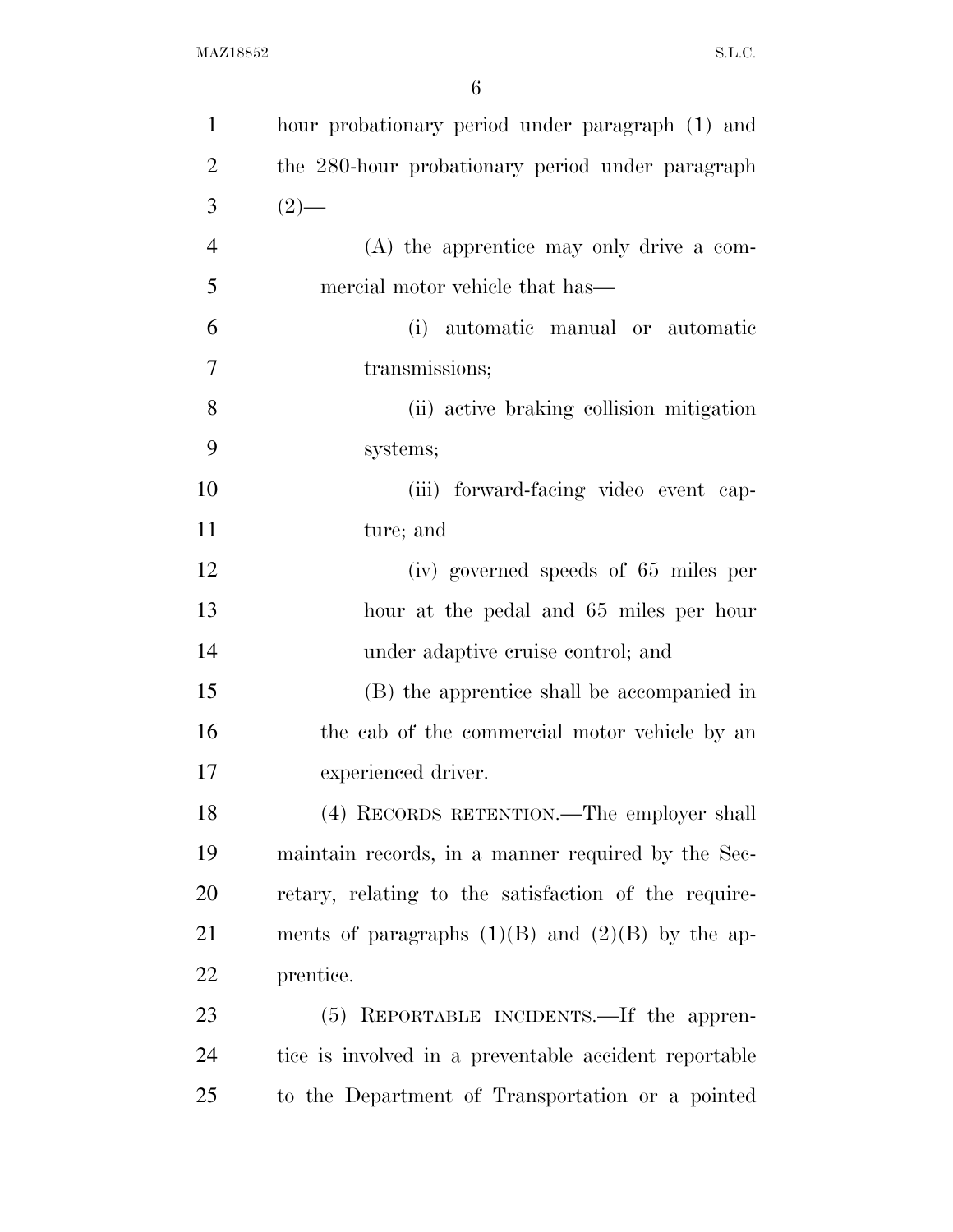$\text{MAZ18852}$  S.L.C.

 moving violation while driving a commercial motor vehicle as part of an apprenticeship program de- scribed in this subsection, the apprentice shall un- dergo remediation and additional training until the apprentice can demonstrate, to the satisfaction of the employer, competence in each of the performance benchmarks described in paragraphs (1)(B) and 8  $(2)(B)$ . (6) COMPLETION OF PROGRAM.—The appren- tice shall be considered to have completed the ap- prenticeship program on the date on which the ap- prentice completes the 280-hour probationary period under paragraph (2). (7) MINIMUM REQUIREMENTS.— (A) IN GENERAL.—Nothing in this Act prevents an employer from imposing additional requirements on an apprentice taking part in an apprenticeship program established pursuant to this section. (B) TECHNOLOGIES.—Nothing in this Act

 prevents an employer from requiring or install- ing additional technologies in a commercial motor vehicle in addition to the technologies de-24 seribed in paragraph  $(3)(A)$ .